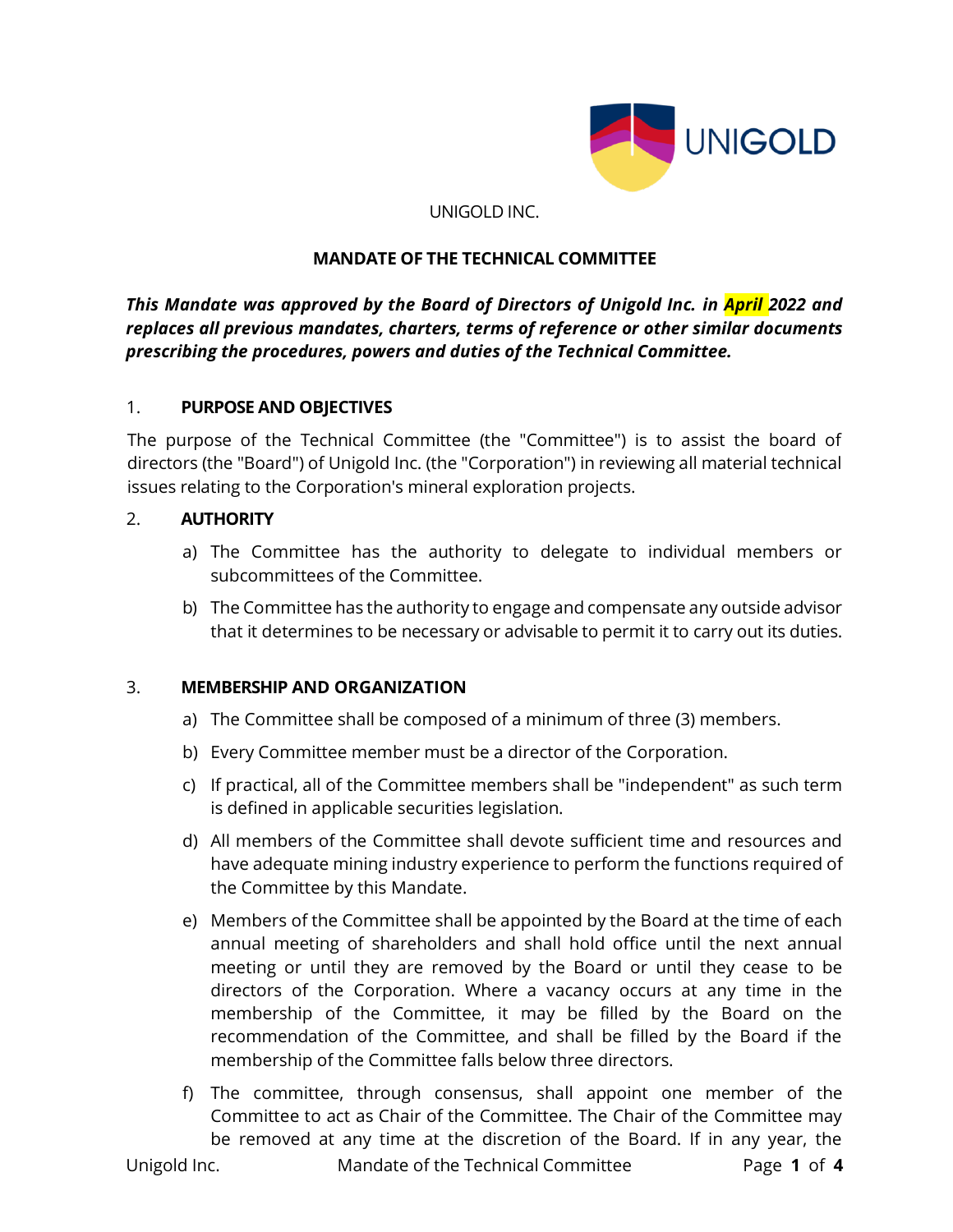Committee does not appoint a Chair, the incumbent Chair will continue in office until a successor is appointed.

- g) If the Chair of the Committee is absent from any meeting, the Committee shall select one of the other members of the Committee to preside at that meeting.
- h) The Chair of the Committee shall be responsible for:
	- (i) developing and setting the agenda for Committee meetings; and
	- (ii) determining the time, place and frequency of Committee meetings.
- i) The Chair or any 2 members of the Committee may call a meeting of the Committee.
- j) The Chair, in consultation with the Committee members, shall determine the schedule and frequency of the Committee meetings, provided that the Committee shall meet at least quarterly. The Chair shall develop and set the Committee's agenda, in consultation with other members of the Committee, the Board and senior management.
- k) Notice of the time and place of every meeting shall be given to each member of the Committee, the Chairperson of the Board and the Chief Executive Officer of the Corporation at least 48 hours prior to the time fixed for such meeting.
- l) A majority of the Committee shall constitute a quorum. No business may be transacted by the Committee except at a meeting of its members at which a quorum of the Committee is present in person or by means of such telephonic, electronic or other communications facilities as permit all persons participating in the meeting to communicate with each other simultaneously and instantaneously.
- m) The Committee may invite such directors, officers and employees of the Corporation and advisors as it sees fit from time to time to attend meetings of the Committee and assist thereat in the discussion and consideration of matters relating to the Committee.
- n) The Committee shall meet without management present whenever the Committee deems it appropriate.
- o) The Committee Chair shall appoint a Secretary to the Committee who need not be a director or officer of the Corporation.
- p) Minutes of meetings of the Committee shall be recorded and maintained by the Secretary to the Committee and shall be subsequently presented to the Committee for review and approval.
- q) The Committee shall report to the Board in a timely manner with respect to each of its meetings held. This report may take the form of circulating copies of the minutes of each meeting held.

## 4. **DUTIES AND RESPONSIBILITIES**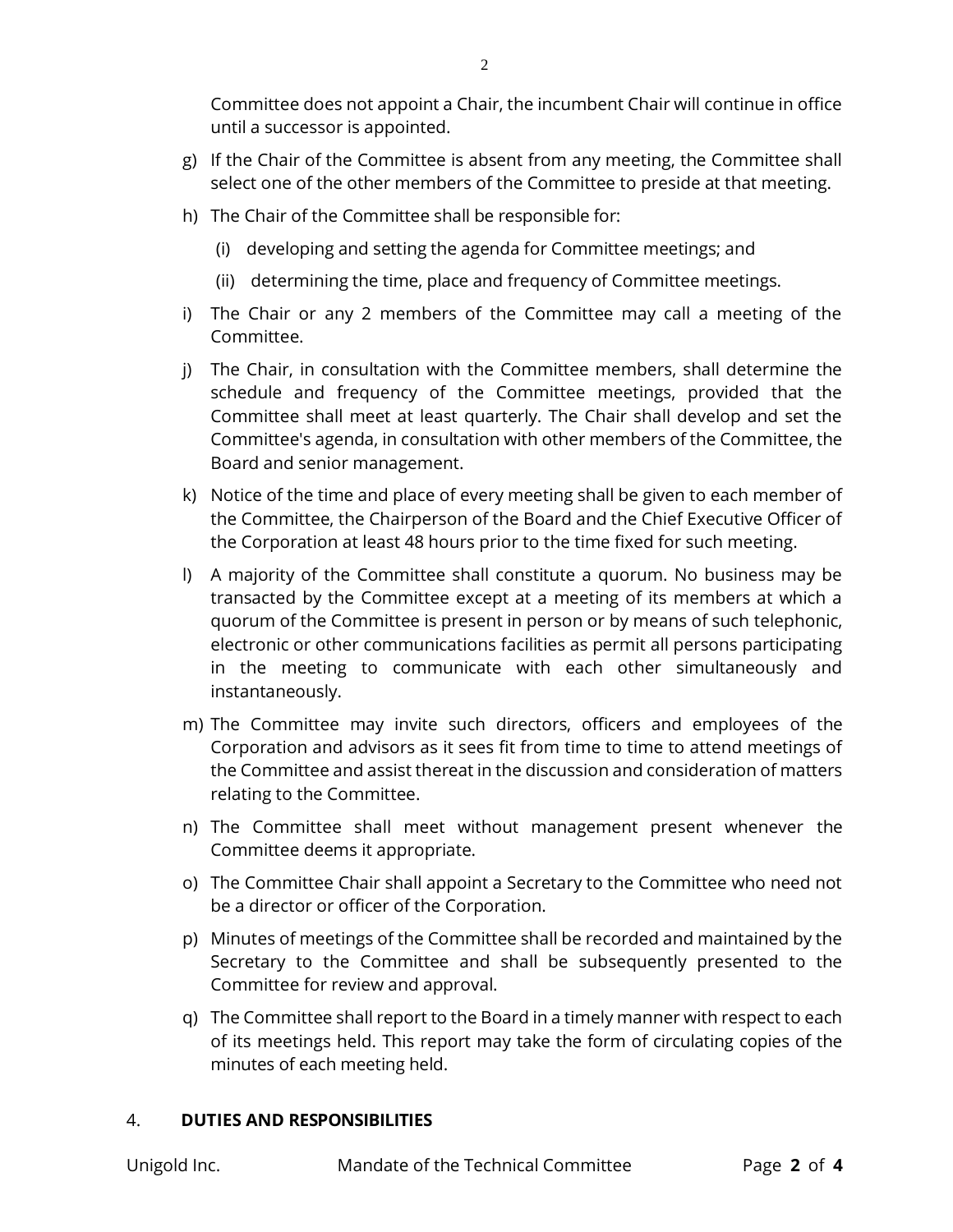- a) making recommendations on technical decisions relating to the exploration and development of the Corporation's mineral properties;
- b) reviewing the annual budget of the Corporation as it relates to planned exploration and development of the Corporation's mineral properties;
- c) reviewing the work plan specific to each of the Corporation's mineral exploration properties;
- d) overseeing the implementation of any technical recommendations relating to the exploration and development of the Corporation's mineral properties;
- e) evaluating, assessing and reviewing the Corporation's engineering and geological reports, data, and any documentation relating to the Corporation's mineral exploration projects;
- f) taking appropriate or additional steps required to promote and safeguard the Corporation's mineral exploration properties;
- g) monitoring all incoming and outgoing documentation and records of the Corporation's business pertaining to the acquisition or disposal of mineral exploration properties; and
- h) reviewing and making recommendations with respect to the acquisition or disposal of mineral exploration properties.

In connection with the mitigation of the risks involved in the mining industry, the Committee is responsible for:

- a) reviewing any developments, progress and challenges facing the Corporation's exploration and development activities;
- b) reviewing the Corporation's work plans, goals, policies and programs relating to exploration and development of its mineral exploration projects with particular focus on the assessment and mitigation of geological, mining, metallurgical, other technical, community relations*,* health, safety and environmental risks; and
- c) reviewing any relevant regulatory changes, initiative and trends that may affect the Corporation's operations;

In connection with the continuous disclosure obligations of the Corporation, the Committee is responsible for:

- a) reviewing and approving any disclosure of exploration results or any other disclosure of a technical nature, including website content and news releases, in advance of their public release;
- b) reviewing and approving any technical report to be made in accordance with applicable securities laws and stock exchange regulations, and any incorporation by reference of such technical report in the Corporation's management information circular, annual report and/or annual information